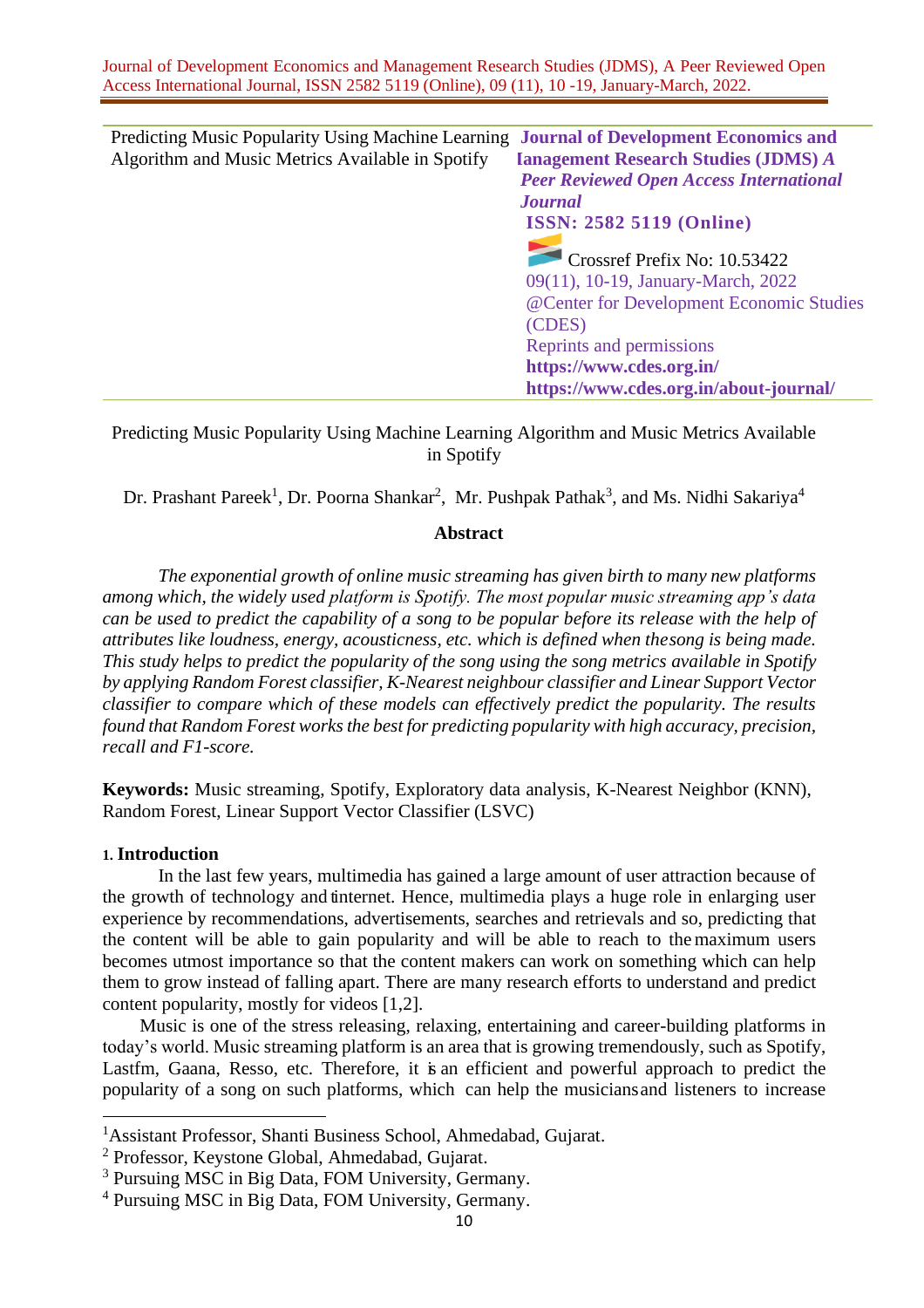profits by promoting their products and quality of experiences respectively. Today, Spotify is the world's most popular audio streaming subscription service with 356 million users, including 158 million subscribers, across 178 markets. It consists of 70 million tracks along with 2.6 million podcasts created by over 1.2 million artists. Almost 40,000 tracks are loaded daily on Spotify. This study aims to make use of a huge dataset available on Kaggle's website to build a model which can predict the popularity of English songs. The dataset consists of a variety of song features like energy, loudness, dance ability, acousticness with which it could be possible.

After collecting the data, we tried to find outliers, performed some exploratory data analysis to understand the data more in-depth using data visualization through the seaborn library and model the prediction. Classification refers to classifying the data based on a particular constraint. In this study, we classify the data based on the label of popularity,that whether a song will be popular. For that purpose, we used 'Random Forest classifier', 'K- Nearest neighbor' and 'Linear support vector classification algorithm. In this study, the focus will be only on using the song matrix data available, while there are many different factors which may affect the popularity of a song. For example, the social information, number of Twitter posts with hashtags indicating that users are listening to a particular song [3].

#### **2. State of The Art**

In this section, we have provided a comprehensive overview of different types of prediction analytics and algorithms.Predictive analytics has two types of models:

- 1.Classification: That can predict class membership
- 2.Regression: That can predict a number

Some widely used predictive models are decision trees, Neural networks, support vector classifiers, linear regression, etc.In this study we have used mainly three classifiers, that is, Random Forest, K-nearest neighbor and Linear Support vector classifier because we need to classify a song whether it falls into a category of a popular song or a flop song. In paper [4], authors have described that they used C4.5, CART and Random Forest to predict the popularity of onlinenews before release and they describe that Random Forest gives the highest accuracy. Similarly, in the paper [5] authors tryto predict the future usage of tags in Stock Exchange websites, where Random Forest gives the best result. In paper [6], authors try to predict the song popularity using acoustic features including MFCC features, but their predictions had room for improvement. An end-to-end deep learning architecture named Hit Music Net is presented in the paper [7], which gives better results than other machine learning algorithms. Though it cannot be very helpful for particular music streaming app like Spotify. Paper [8] uses Logistic Regression, Decision Tree, Naïve Bayes and Random Forest to predict the song popularity but they couldn't get good results due to lack of time and data. This paper [9] presents (i) a novel regression approach towards hit song prediction using neural networks which combines wide (high-level) and deep (low-level) acoustic features; (ii) it tells that mood and vocals (the features identified as being crucial when it comes to liking and disliking a song) are also of high relevance for the hit prediction task.

# **3.Data Description**

The dataset has 2, 32,725 records and 18 attributes. The data has all English songs of 26 genres, it has been collected from Kaggle and was extracted from Spotify API. This data needs to be considered for data preprocessing and further prediction operations. However, 14 attributes are such which plays a vital role in the prediction model and 4 attributes namelygenre, artist name,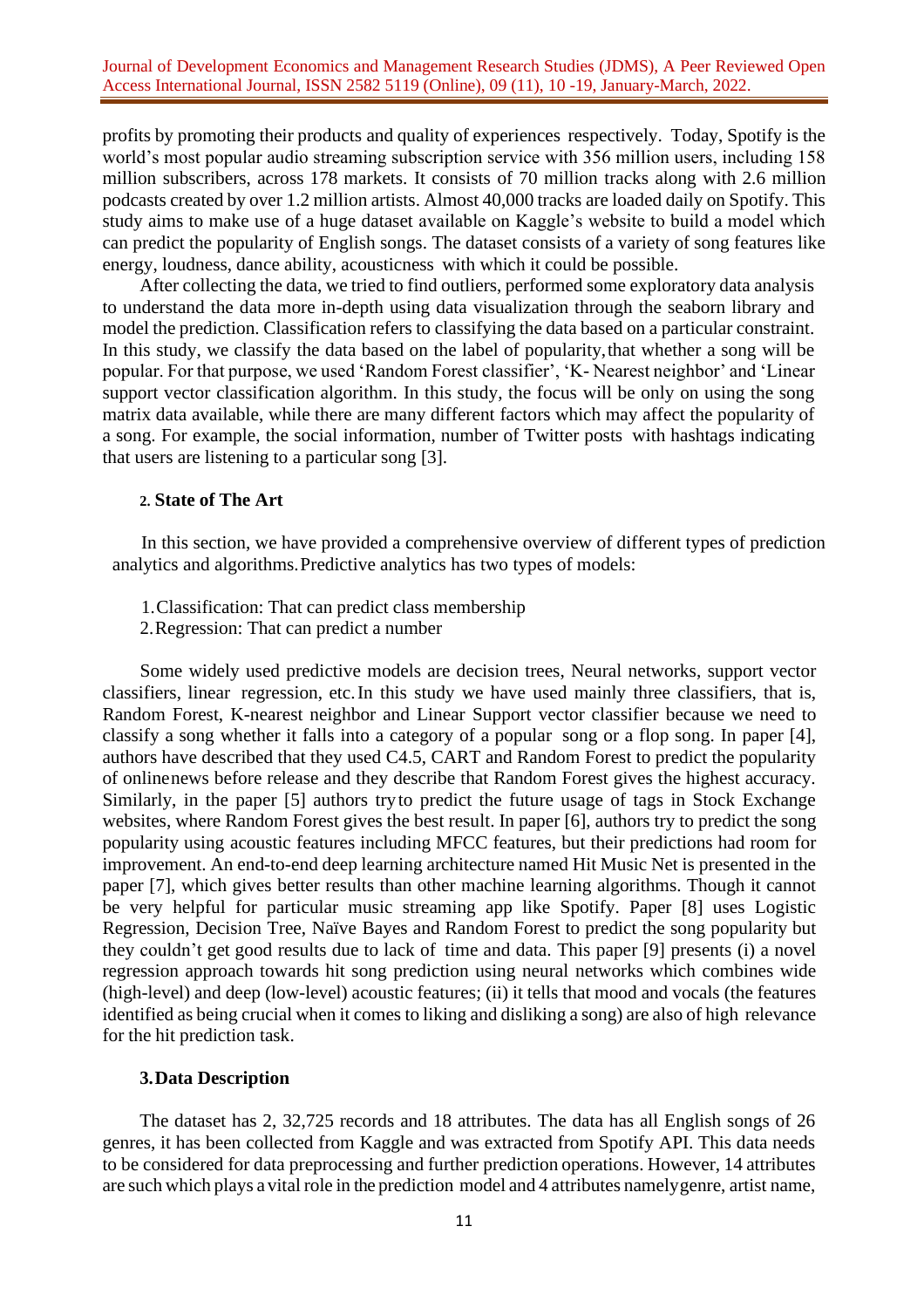track name and track id do not affect any changes whether they are included or not so these attributes are neglected while modelling. Those 14 attributes which are important and which will define the model predictions are as mentioned below with descriptions:

- ➢ POPULARITY: The popularity of a song must range on the scale of 1-100 in numbers or percentages.
- $\triangleright$  ACOUSTICNESS: A confidence range should be from 0.0 to 1.0 on the scale of whether the track is acoustic or not.
- ➢ DANCEABILITY: Dance ability defines how suitable a track is, its scale varies from 0.0 to 1.0, possibly for dancing based on a combination of musical elements including tempo, rhythm stability, beat strength, and overall regularity.
- ➢ DURATION (MS): Duration of the track must be very less i.e., in milliseconds.
- $\triangleright$  ENERGY: The energy range must within 0.0 to 1.0 and represents a perceptual measure of intensity and activity.
- ➢ Typically, energetic tracks like hip-hop songs or beatboxing music feel fast, loud, and noisy. 6. INSTRUMNETALNESS: In the song's lyrics sounds like "Ooh" and "Aah" sounds are treated as instrumental in thiscontext. Their Value must range from 0.0 to 1.0 on the scale.
- $\triangleright$  KEY: The songs represent the key of which type key it is. The estimated overall key of the track is thentransformed to the format of a number. (E.g., C, C#, D, D#, G……transformed as 1, 2, 3, 4, 5…, etc.)
- ➢ LIVELINESS: This factor detects the presence of an audience in the song recording. The higher liveness values represent an increased probability that the track was performed live.
- $\triangleright$  LOUDNESS (dB): The overall loudness of a track must be in average decibels. The songs loudness must not be veryhigh in max decibels and not very low in decibels however, can be well hearable to people to understand lyrics.
- ➢ MODE: Mode indicates the modality (major or minor) characteristic of a track depending on its key value, this isthe type of scale from which its melodic content is derived or can say how melodic the song is. 11. SPECHINESS: This is one of the important characteristics to be considered. The more exclusively speeches-like the recording (e.g., talkshow, audiobook, poetry, etc.), its attribute value must also be within 0.0 to 1.0, closer to 1 is always a good result.
- ➢ TEMPO: As we know, the overall estimated tempo of any track is always in beats per minute (BPM). In musical
- ➢ Terminology, the tempo is known as the speed or pace of a given piece and which derives directly from the average beatduration of the song.
- ➢ TIME SIGNATURE: An estimated overall time signature of a track.
- ➢ VALENCE (float): Any track positiveness is described from its valence measures (i.e., high or low) which alsoranges from 0 to 1 as like other attributes.

# **4. Proposed Work**

Our proposed work helps the music industry in making the predictions that whether the song being created by them will be a hit or a flop. The ability of making a song prediction can also be implemented for customized music suggestions. It can also be helpful in knowing the preferred song for a given population using the Spotify platform. For this study, we collected data from Kaggle, which was extracted from Spotify API. We tried to pre-process the data by transforming the discrete data into continuous. We found some insights from the data by Exploratory Data Analysis with the help ofseaborn and matplotlib libraries available in Python.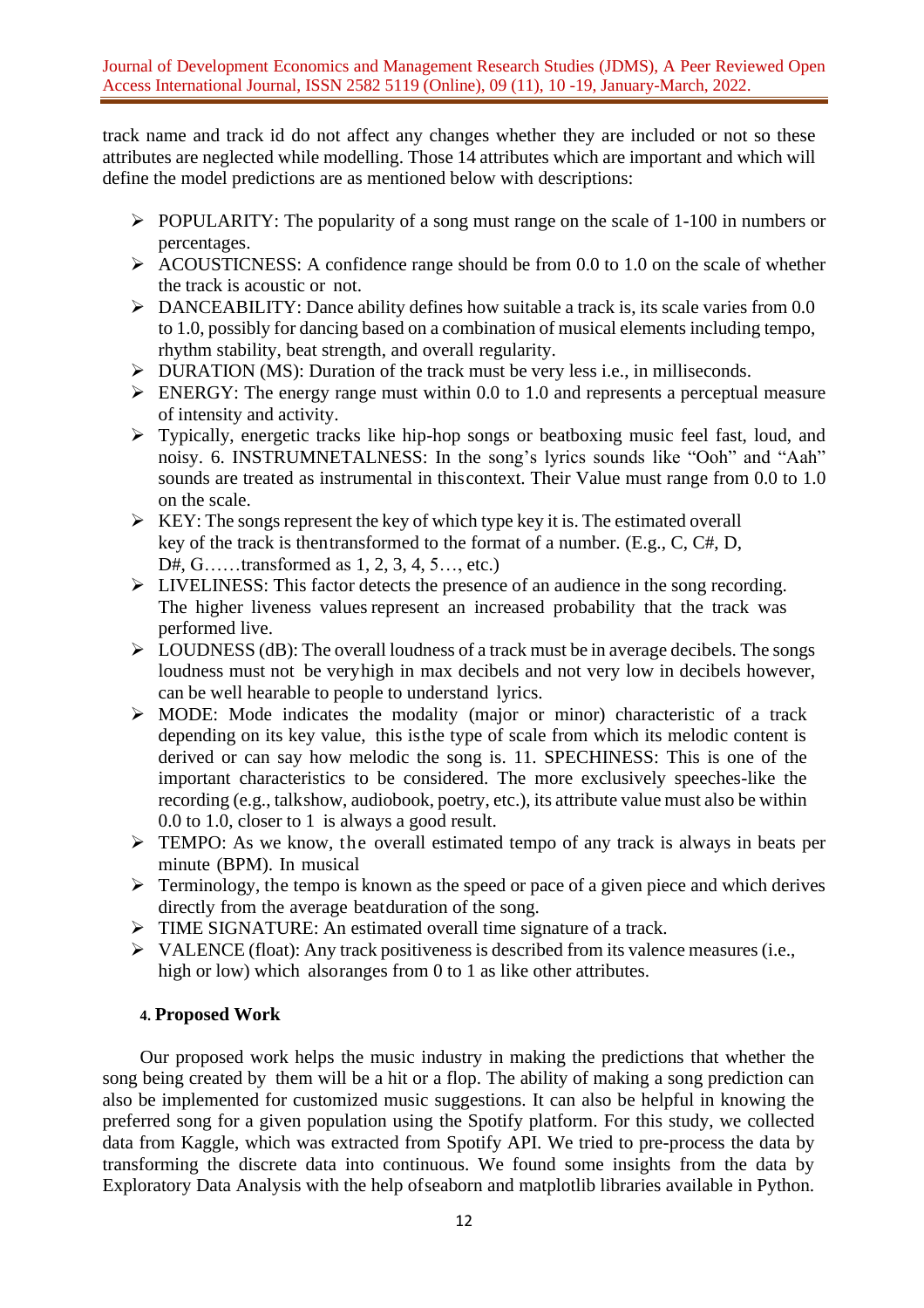Next, we did feature extraction where we divided the data into train and test and created the model with Random Forest, K-Nearest Neighbour and Linear Support Vector Classifier. Comparing the results of all these algorithms to find which one of them works the best for predicting the popularity of music. Fig. 1 represents the flow of this project.



**Figure 1 -** Implementation flow

# **4.Implementation**

Our implementation includes data preprocessing, exploratory data analysis and classification algorithms. Let's discuss these steps in detail to understand the working of this project

*A. Data pre-processing:* Data pre-processing includes data cleaning and data transformation, the data which we collected from Kaggle has no null values therefore we proceeded to data transformation, our data has three discrete attributes, namely, Time Signature, Key and Mode. These were transformed into continuous as mentioned in table 1,2 and 3.

> **Table 1** Transformed mode Original TransformedMajor 1 Minor 0  **Table 2** Transformed time signature Original Transformed0 / 4 0 1 / 4 1  $2/42$ 3 / 4 3  $4/44$ 5 / 4 5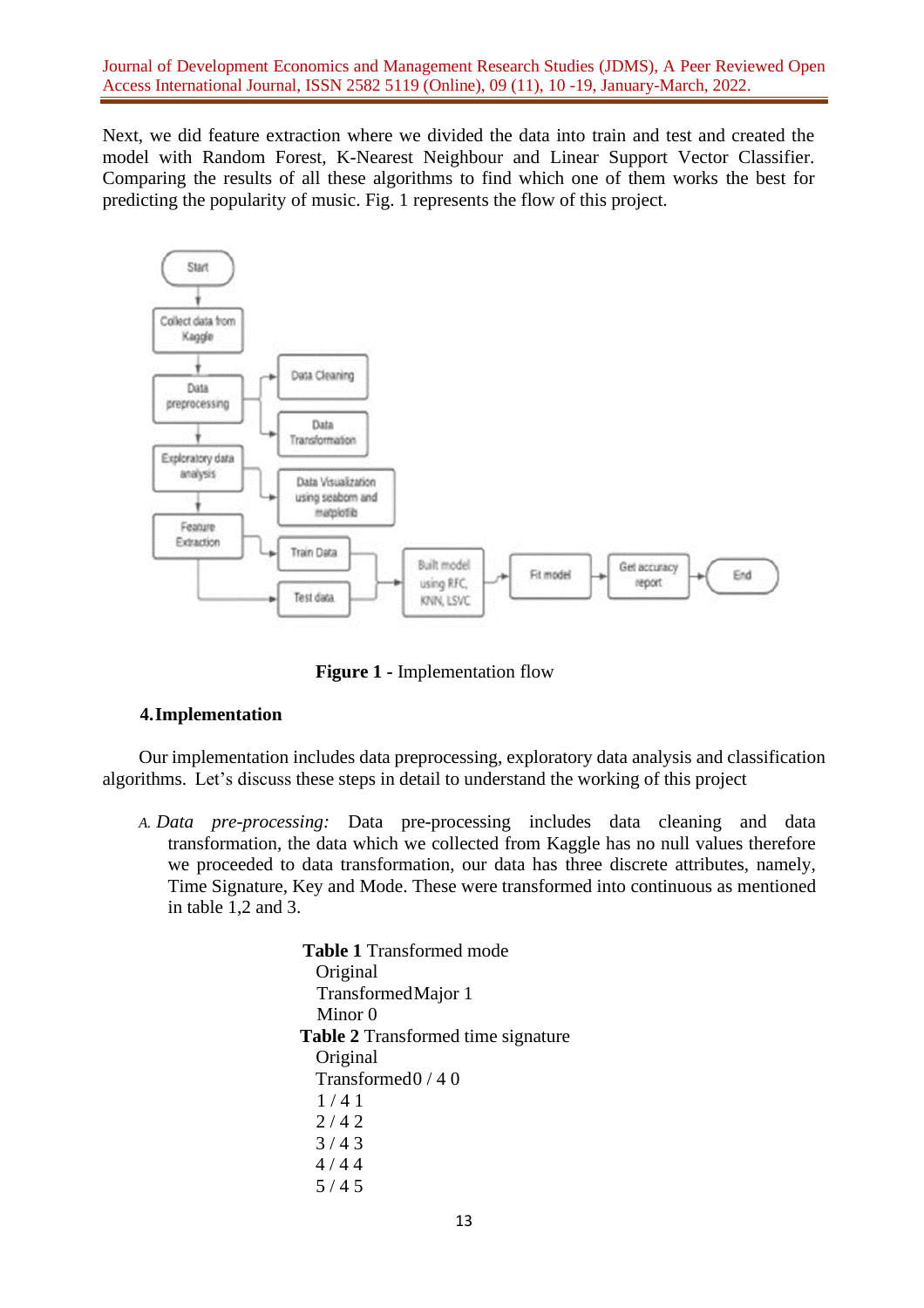### **Table 3** Transformed key

```
Original 
TransformedC 1
C# 2
D 3
D#4
E 5
F 6
F# 7
G 8
G# 9
A 10
A# 11
B 12
```
*B. Exploratory Data Analysis:* We did exploratory data analysis to find the correlation of data and to understandhow was the data distributed.

Popularity is the target attribute, which is to be predicted. It is shown in Fig. 2 that songs with a popularity of 52 or more are highly popular than others.



**Figure 2** - Popularity Distribution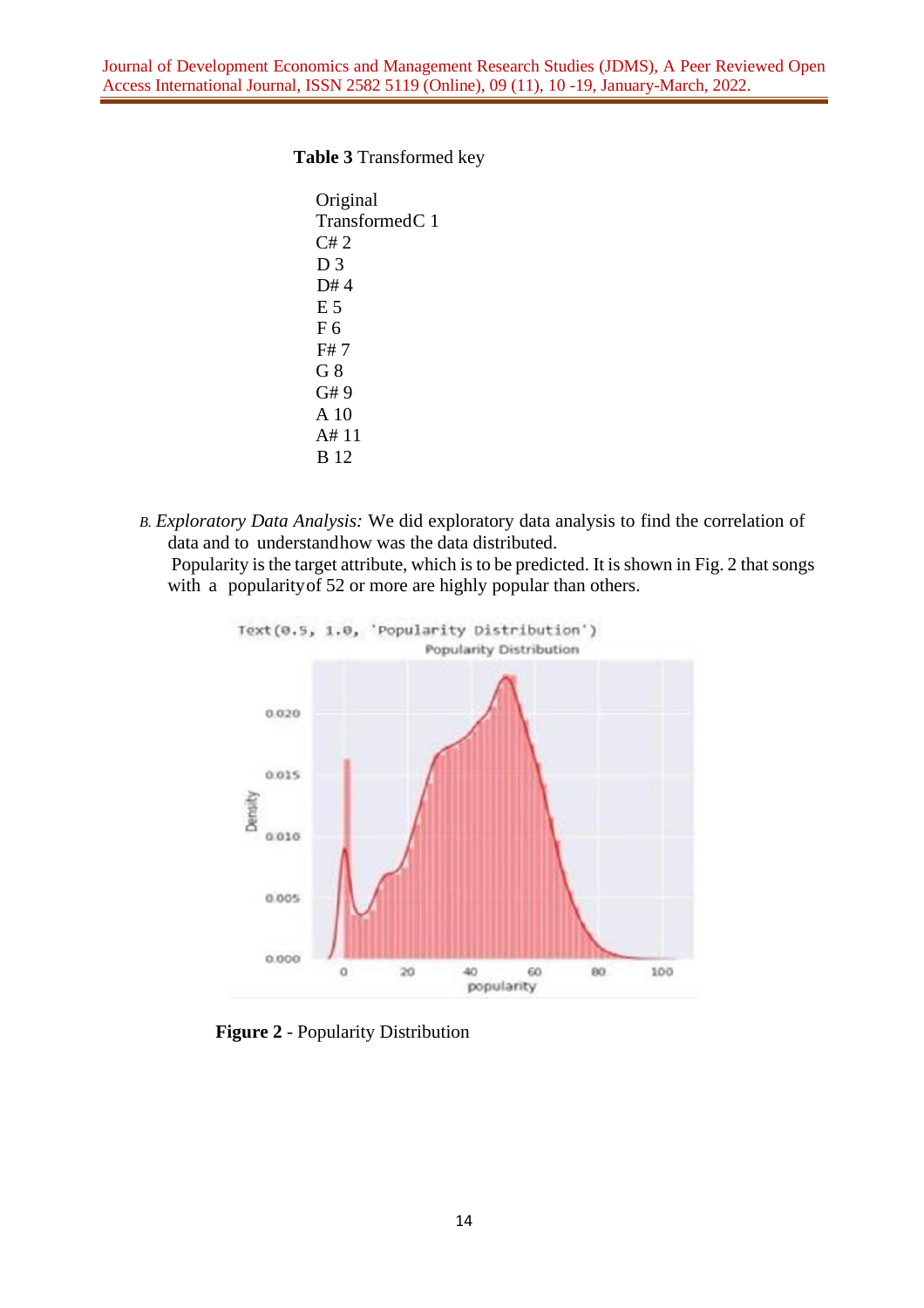

We found the correlation between the data using the different combinations of attributes

**Figure 3 -** Correlation of attributes

*A. Classification algorithm:* Classification can be used to group the data into one or more parts. In paper [10] Classification algorithms are used to classify countries based on carbon emission rates. Classification problemswere solved using pattern recognition problem, feedforward and cascade forward networks in paper [11].

After understanding data properly, we trained our prediction algorithm one by one and obtained precision,recall, F-score and accuracy.

The random forest classifier showed excellent results with an accuracy of 86%, whereas, the accuracy of K- Nearest Neighbor was 68% and Linear Support Vector Classifier was 64%. Table 4 shows the precision, recall and F-score of each algorithm.

**Table 4** Results of algorithms Precision-Recall F- Score Random Forest Classifier 0.83 0.70 0.76 K-Nearest Neighbor 0.50 0.45 0.47 Linear Support Vector Classifier 0.46 0.43 0.45

### **5.Result and Model Evaluation**

To evaluate our model, we have used a confusion matrix. It shows the performance of an algorithm on a test dataset for which we have true values and compare it to a training dataset to check its accuracy. Figures 4, 5, 6 represents a 2 x 2 structure of confusion matrix for Random Forest, K-Nearest Neighbor and Linear Support Vector Classifier respectively.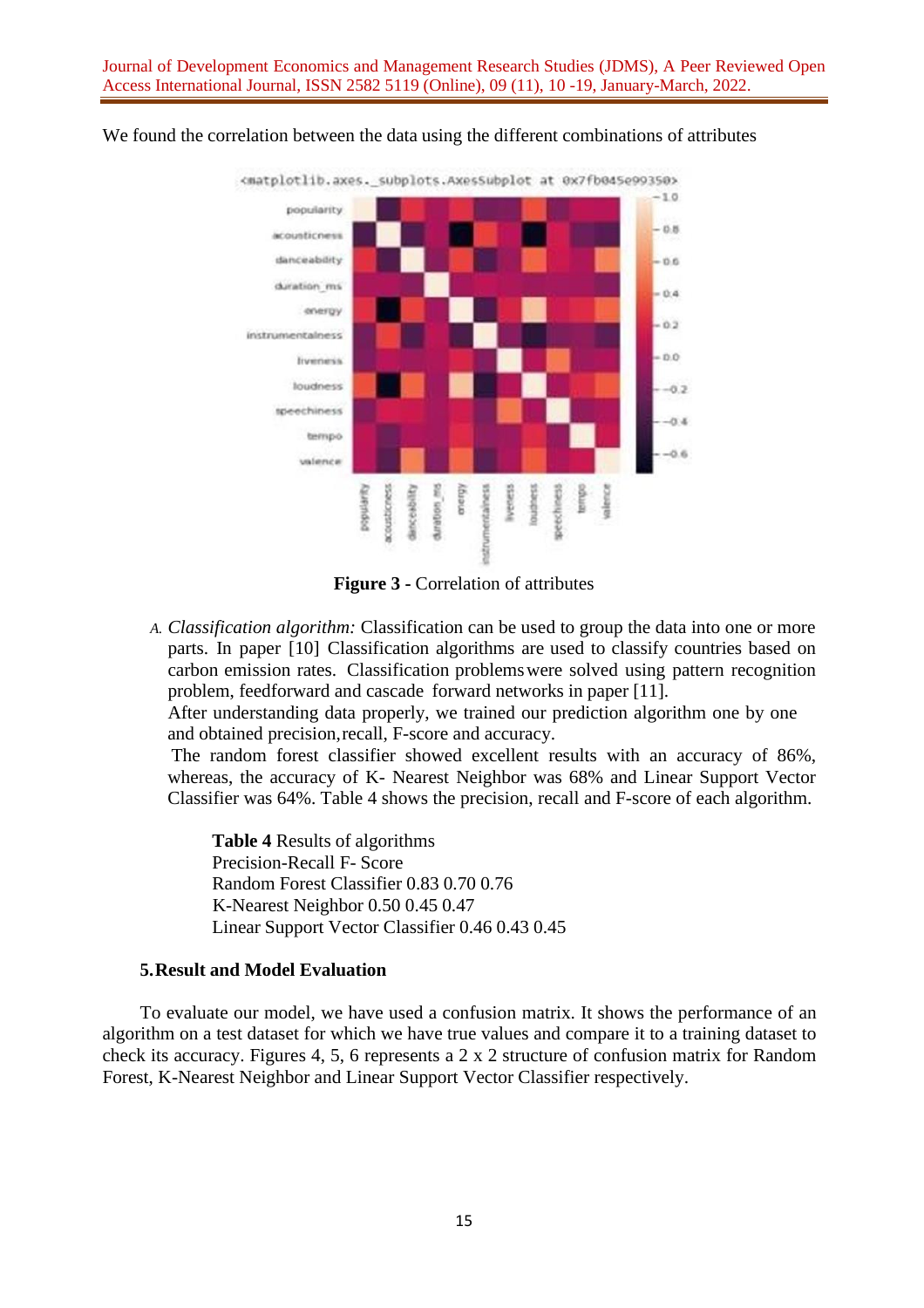

**Figure 4 -** Confusion matrix for Random Forest

The confusion matrix of Random Forest shows 59354 true positives, 4023 false negatives, 8799 true negatives and20914 false positives.



**Figure 5 -** Confusion matrix for K-Nearest Neighbor

The confusion matrix of K-Nearest Neighbor shows 50059 true positives, 13318 false negatives, 16305 truenegatives and 13408 false positives.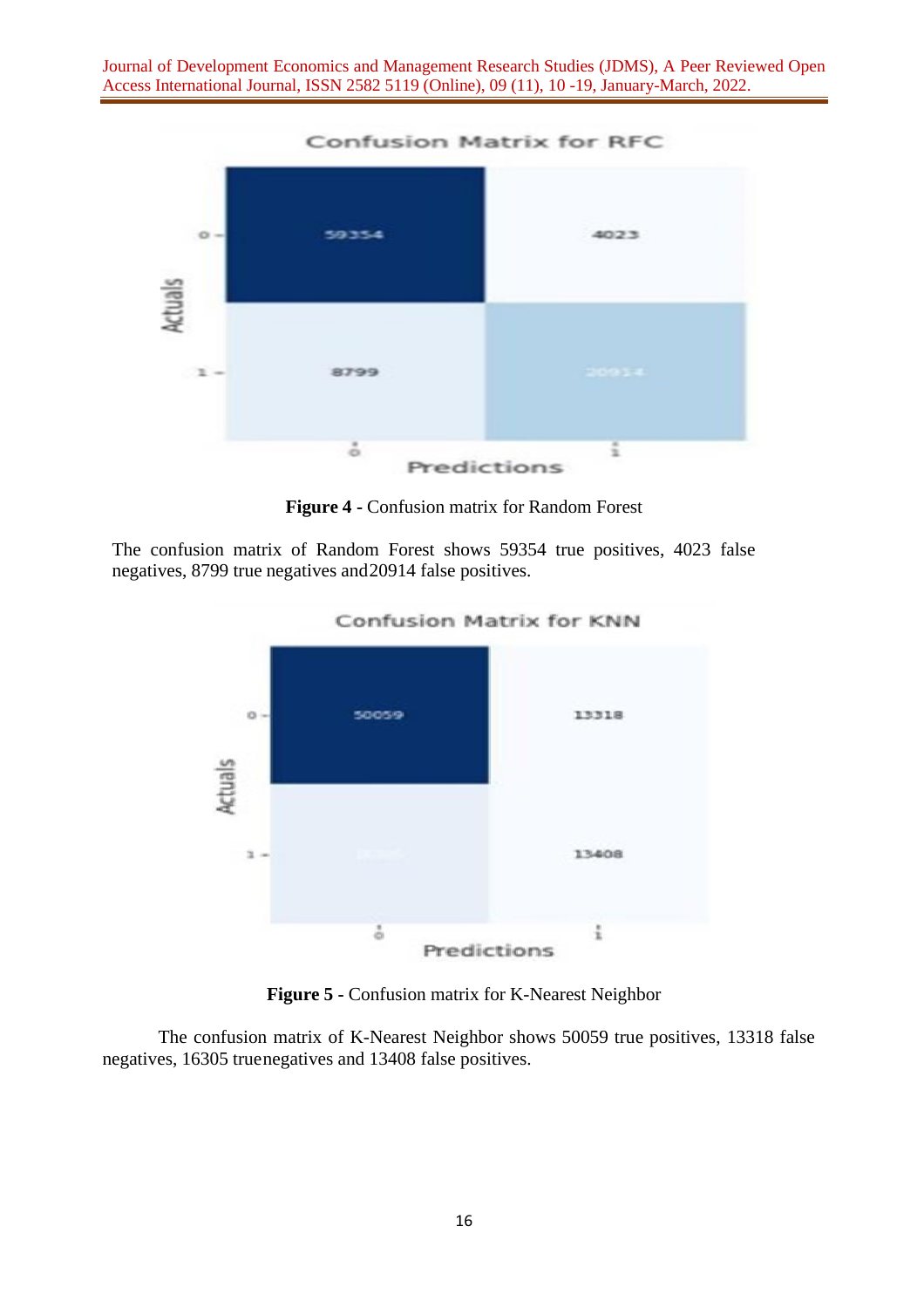

**Figure 6** - Confusion matrix for Linear Support Vector

The confusion matrix of Linear Support Vector shows 978 true positives, 368 false negatives, 126 true negatives and 326 false positives.

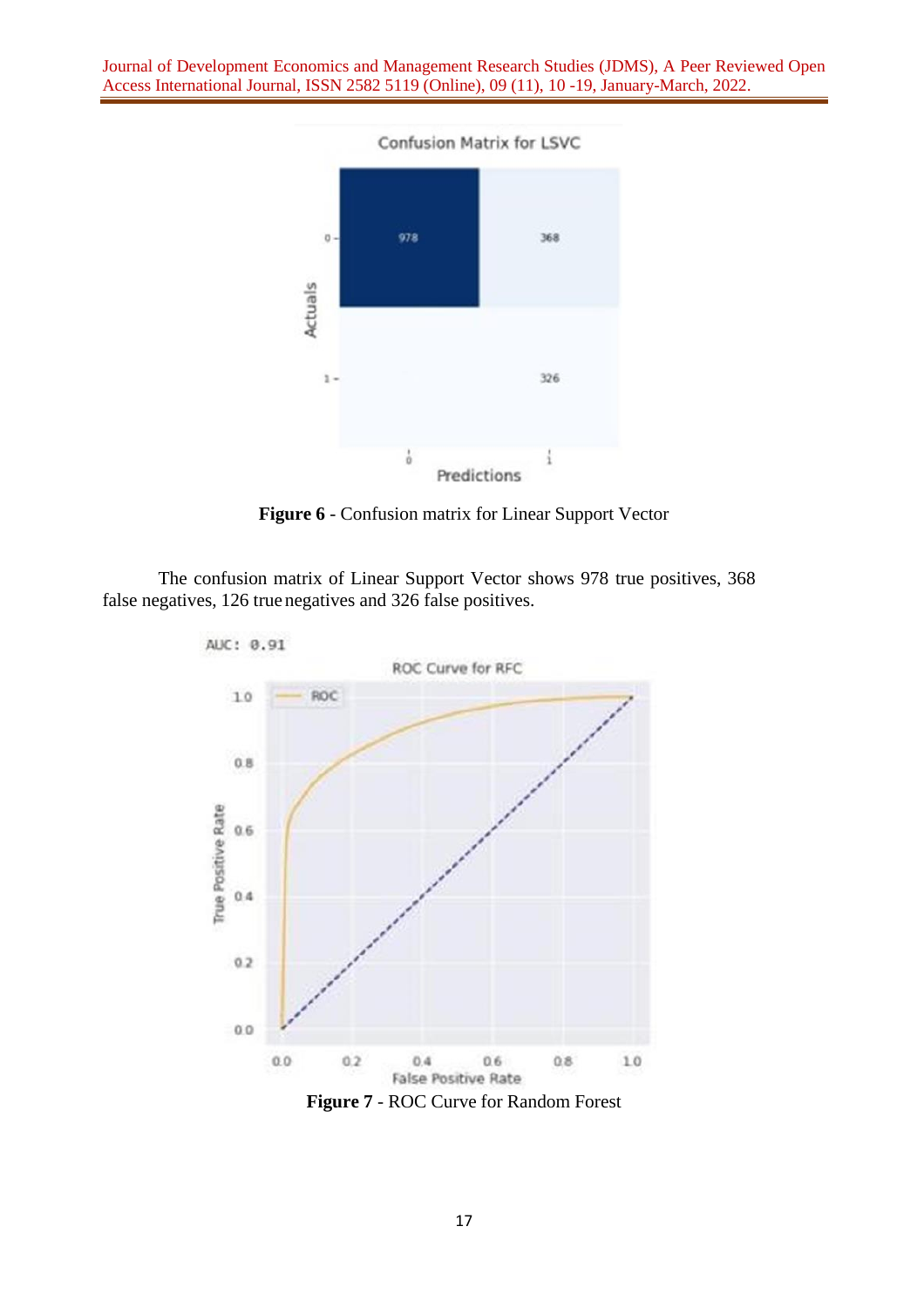



The maximum accuracy of 89% is achieved by the Random Forest algorithm, it has also given higher precision,recall and F1 score than the other two algorithms. Even the AUC score is 0.91 which is higher. The lowest performance was observed in the Linear Support Vector Classifier which has an accuracy of 64% and relatively low precision, recall, F1 score and AUC